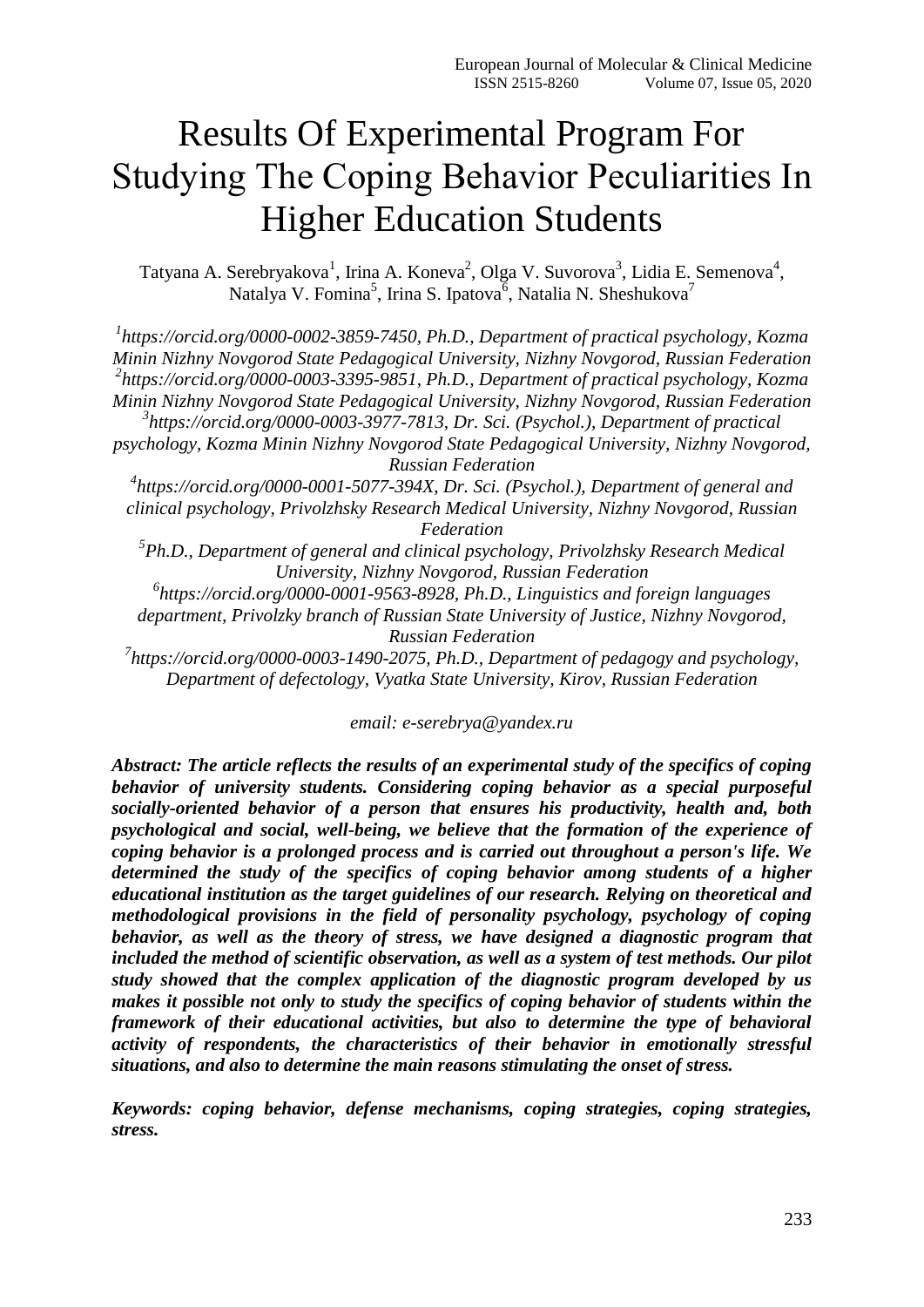#### **1. INTRODUCTION**

The dynamism, complexity and contradictoriness of modern life objectively influence on the emergence of situations that disrupt the usual course of life and work of a person. At the same time, the experience of changing circumstances often changes both the person's perception of the world around him and his place in it, up to significant violations of the adaptive capabilities of the subject [3], [9], [18], [29], [33], [40], [44], [46], [47]. These negative phenomena, in order to feel safe and remain adaptive to these difficult conditions of the surrounding reality, require from a person increased both psychological and physiological resources and capabilities. It is no coincidence that one of the topical and actively developed by a whole range of human sciences is the problem of coping behavior [1], [21], [25], [29], [34], [46].

Our analysis made it possible to identify a number of areas within which developments in the field of coping behavior problems are being carried out: dependence of the choice of coping behavior forms on the subject's age [11], [13], [24], gender specificity of coping behavior [6], coping behavior in the structure of the subject's adaptive capabilities [9], [21], [22], the specifics of the manifestation of coping behavior by people who find themselves in difficult life situations [2], [17], [18], [25], [30], ethno and multicultural features of coping behavior [4], [22], and some others.

Of particular interest for modern researchers is the study of the specifics of coping behavior among university students [7], [8], [11], [42]. And this interest is objectively justified. As noted by E.A. Vertyagina and E.E. Novikova, "in modern conditions, education in higher educational institutions <…> is accompanied by a high level of psychophysiological loads <…> increasing during the period of passing tests and exams" [8, p. 151].

At the same time, as practice shows (including our own long-term practice of working with students), exam session loads are not the only reason for increasing the workloads for students. Many modern students have difficulties associated with a low level of educational activity, lack of psychological and personal readiness for higher education, insufficient development of volitional and motivational spheres, they are not able and are not ready to establish effective relationships both with their peers and with adults (and parents, and teachers). The objective consequence of all these negative and difficult life situations are somatic illnesses, depression, loss of motivation for learning, etc. In our opinion, the timely identification of the psychological mechanisms of coping behavior, as well as the conditions for its development in students, will allow to avoid the above listed problems, and, thereby, to improve the quality of education at the university. The purpose of our research is to reflect the results of an empirical approach to understanding the problem of coping behavior.

### **2. LITERATURE REVIEW**

The ever-increasing need of modern society for personally and socially mature, competent specialists "capable of working effectively and developing in a high-tech competitive world" [44, p. 316], objectively determines the growth of scientists' interest both in the study of patterns, conditions, factors and mechanisms for the full development of each individual, and in the understanding of the resources of effective both personal and professional development of each subject.

As one of such resources and personality potentials, researchers single out behavioral experience (the experience of coping behavior), which allows a person, regardless of the life situation, to effectively carry out his life activities [5], [18], [19], [20], [33], [38], [46].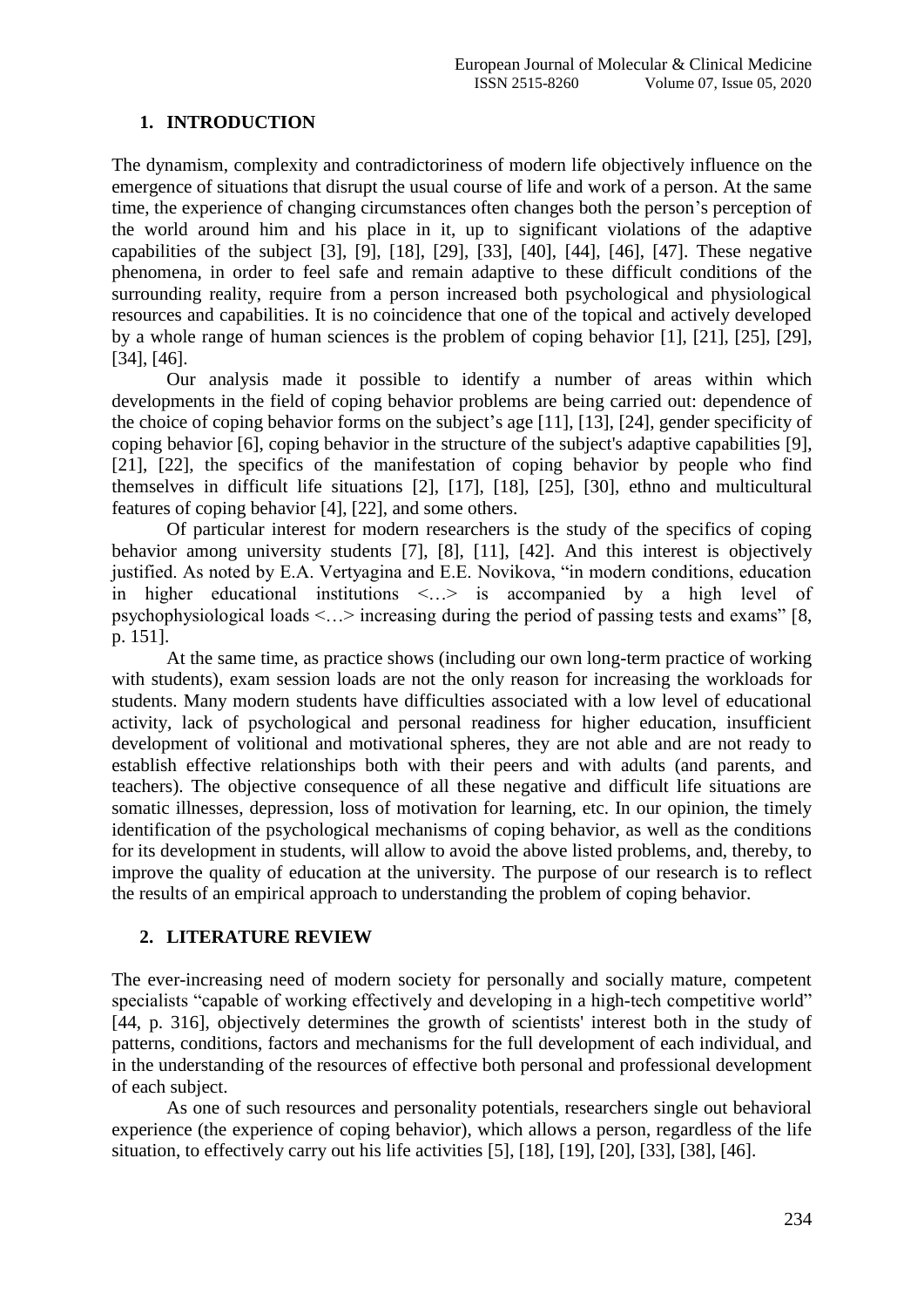The retrospective analysis of research carried out by us allows us to say that the first works in the field of coping behavior appear in the first half of the twentieth century, as part of the development of technologies for mastering the mechanisms of protection of the "Ego", ensuring the fastest and most effective adaptation of a person to the constantly changing environment [45].

An active study of coping behavior in the aspect of optimizing human adaptive capabilities continues up to the present day [9], [18], [29], [35], [36], [42], [46]. At the same time, considering the adaptation processes from the standpoint of overcoming stressful influences, the researchers proposed to use a number of synonymous terms: "coping", "coping strategies" and "strategies to overcome stress".

We see the tight connection between these phenomena and, having considered the approaches of scientists to the interpretation of the following concepts of the coping behaviour: as "a component of a person's life-meaning strategy", E.V. Kartavshchikova [13, p. 35]; as "the subject's conscious organization of his behavior, focused on overcoming difficulties" [33] (E.A. Sergienko); as "a special type of social behavior of a person that ensures or destroys his health and well-being" [18] (T.L. Kryukova), focused on helping the subject to overcome stress or difficult life situations through controlled actions; as a "purposeful social behavior that allows the subject to cope with a difficult life situation or stress adequately to his personal characteristics and through deliberate action strategies" [31] (O.B. Podobina); as a form of behavior reflecting "the readiness of an individual to solve life problems <…> behavior aimed at adapting to circumstances" [25, p.275] (I.G. Malkina-Pykh). From the point of view of A.A. Aleksapolsky and M.A. Kholodnaya, "coping behavior is a repertoire (set) of coping strategies that a person consciously and flexibly uses in order to maintain the quality of life necessary for him" [39, p. 61].

Summarizing these positions of scientists, we consider it possible to conclude that both the term "coping" and "coping strategies" and "strategies for coping with stress" denote the readiness and ability of the subject in a given situation to implement a form of behavior that would allow to solve as effectively as possible the problems that a person has in his life and work. At the same time, as S.O. Shchelina notes, "a person does not just adapt to a situation  $\langle ... \rangle$  he has formed the ability to find and use specific means to overcome stress (usually emotional)" [42, p. 318].

It is no coincidence that the problem of coping behavior is very actively studied by modern scientists in the context of optimization of the subject's activity. As a result of the research, scientists have found that the success / failure of a person and their activities affect the nature of overcoming difficulties arising in the framework of the activity being implemented. So,

- research by T.O. Gordeeva, E.N. Osin and E.I. Rasskazova proved the connection between effective support (in a situation of its need) of third grade students and an increase in their school success, as well as an increase in social competence in the fourth and fifth grades [32],

- a similar conclusion is made by E.A. Shepeleva, discovering in the framework of the study that an active coping strategy has a positive effect on academic performance and subjective school well-being [41],

- the influence of emotions on the efficiency of activity has been proven by the research of S. Brown and his colleagues [44],

- research by E.V. Bityutskoi [4], K. Muzdybaeva [26], S.А. Khazova [38] and some other researchers proved the relationship between the negative attitude of students to learning activities and the level of their stress resistance;

- a very interesting study of coping behavior as a resource of personal and professional development of students was carried out by S.O. Shchelina [42]. Paying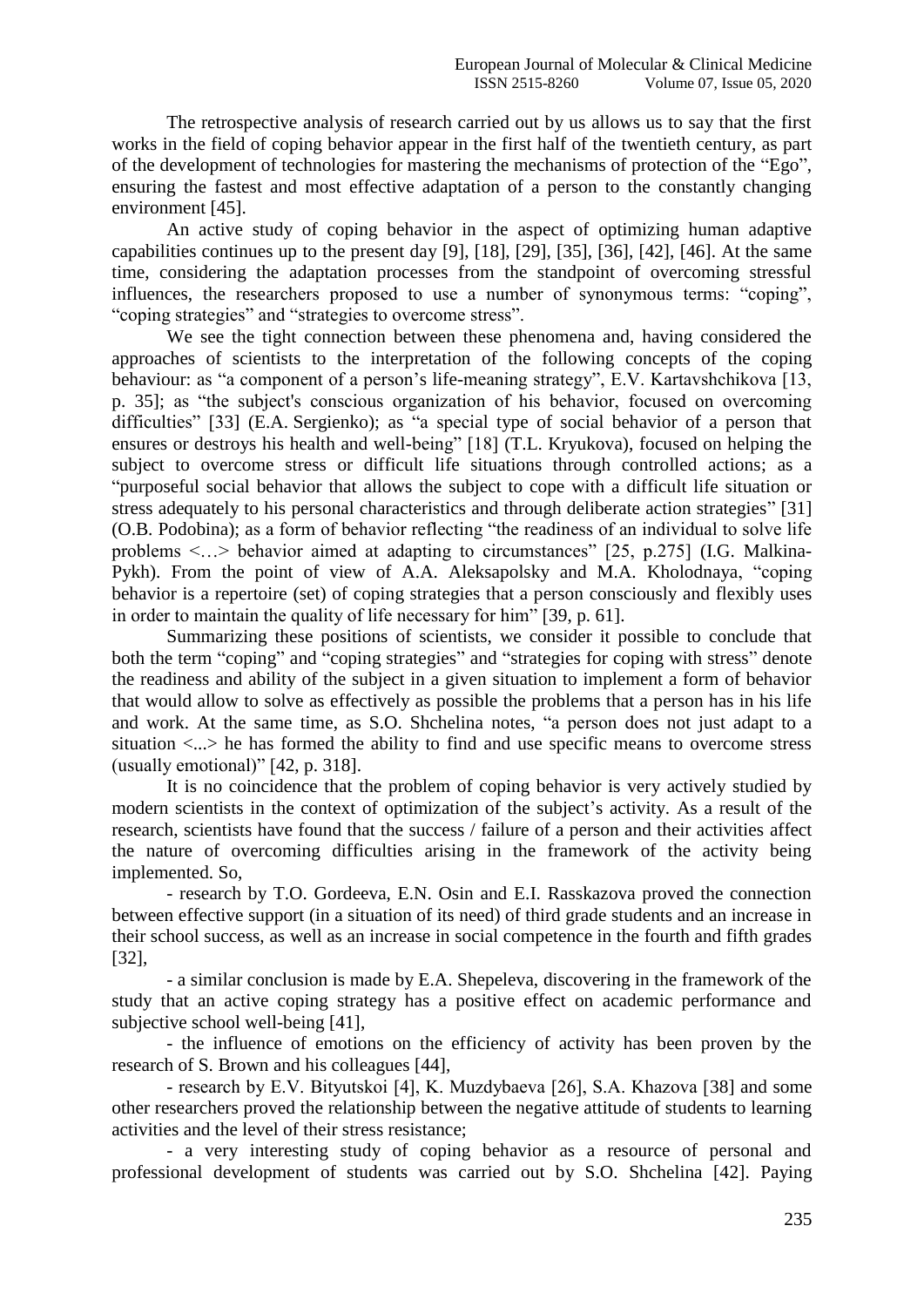attention to the discrepancy between the need to organize personal developmental vocational education at the university and traditional educational technologies, as well as the reproductive nature of traditional learning technologies, the author notes that it is the experience of coping behavior that can become a necessary resource for optimal personal and professional development of students.

Generalizing the positions of scientists on the problem of coping behavior, we tend to understand this phenomenon as a special purposeful social behavior of the subject that ensures his productivity, health and well-being and allows rationally resolving conflict and even crisis situations using not only specific control actions, but also optimal change as situation, and their attitude to it. In other words, coping behavior always presupposes active interaction of the subject with the emerging life situation and, as a result of this interaction, its resolution.

Our research is also focused on studying coping behavior of university students.

Considering coping as the most important condition for the successful adaptation of the subject to the surrounding reality, we proceed from the fact that each person in the process of life and activity is faced with many difficult situations, circumstances, events, the experience of which leaves a mark, both on the person's perception of the world around him, and his place this world and even herself (personal capabilities and characteristics).

At the same time, it is the accumulation of life experience (even not always positive) that prompts each person to make an effort aimed at creating a special style of behavior that helps to effectively cope with emerging difficulties and problems.

As objectively proved by scientists, the process of accumulating experience, including the experience of coping behavior, is carried out throughout a person's life. At the same time, certain age stages are the most sensitive to the formation of effective behavioral coping strategies.

One of such age periods is the period of adolescence, which, according to many researchers, is a period of active transition from "dependent childhood" to an independent and responsible adulthood, which cannot but cause anxiety and concern in young people for themselves, their lives and the success of their activities [10], [16], [27].

According to S.K. Nartova-Bochaver [28], the social development of young people should be considered as a stressful situation, entailing a large number of experiences. As the research results of this scientist have shown, the implementation of the ability to easily and quickly cope with problems is not possible for all young men and women. At the same time, crisis situations experienced by young men and women directly affect both their mental and somatic health and well-being and objectively require the search for solutions.

Summing up the above, we can say that stress is an inseparable part of every student's life. By studying the psychological patterns, mechanisms and specifics of the development of coping behavior during adolescence, it is possible not only to avoid negative changes in the development of students, but also to increase the quality of their education.

#### **3. METHODS**

Based on theoretical and methodological provisions in the field of personality psychology ([1], [12], [23], [34]), coping psychology ([3], [19], [33], [38], [46]), as well as stress theory ([5], [48]), we have designed a diagnostic program focused on studying the specifics of coping behavior in students of a higher educational institution, which included:

1. Method of scientific observation, focused on studying the strategies of respondents' behavior. As the basic parameters of the assessment, we identified: the nature and directional social support provided to others, methods of coping behavior, the type of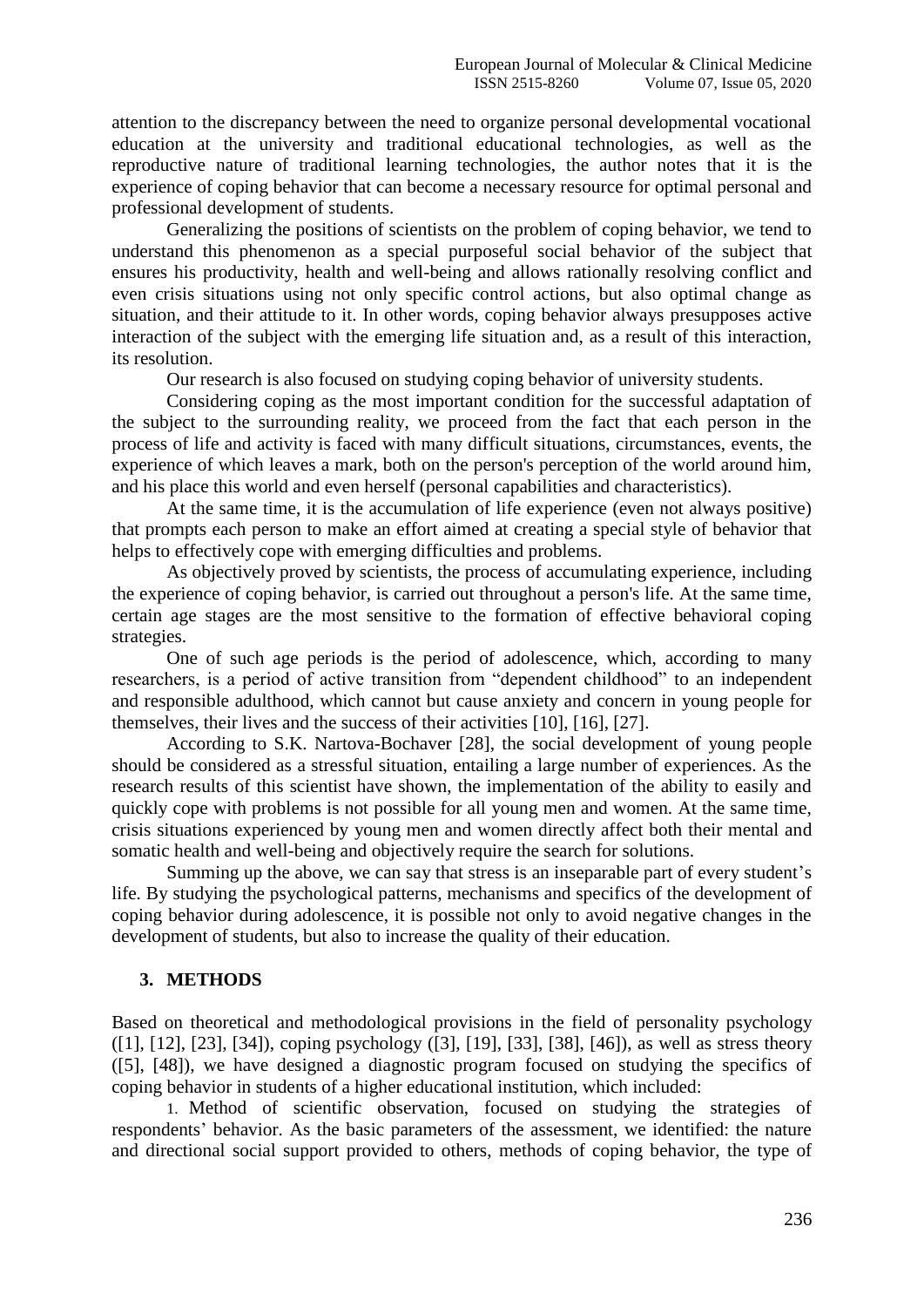coping strategy, coping strategies, reaction style and some others. We believe that a detailed analysis of these parameters will allow us to identify:

- what method of coping behavior is most often used by students - problem solving, seeking social support or avoidance;

- what type of coping strategy (active actions, an indirect form of coping, or coping without emotions) is characteristic of the majority of respondents;

- which strategy: problem-oriented or subject-oriented, emotionally-focused or problem-focused is typical for the majority of students who took part in our study.

2. Questionnaire "Methods of coping behavior" (authors R. Lazarus, S. Folkman, adapted by T. L. Kryukova [19]). Understanding coping as the constantly changing cognitive and behavioral efforts of a person, which he orients on the effective management of the special requirements of the external and internal environment, overcoming difficulties that arise, finding ways to reduce negative consequences, or avoiding the problem, scientists believe that the developed questionnaire will allow studying coping–mechanisms of adaptive behavior in a variety of areas of mental activity. We used this questionnaire to study the mechanisms of students' behavior in stressful situations related to educational activities.

3. Modified and adapted by us for the peculiarities of the life of university students (namely, their educational activities) methodology "Diagnostics of strategies of behavioral activity in stressful conditions" (author N.P. Fetiskin [37]). This technique is used to determine the type of behavioral activity under stressful conditions for the subject. Knowledge of the most frequently used behavioral strategies can help to consciously change them in order to optimize the process of responding to certain stimuli and influences.

4. Test for educational stress (Y.V. Shcherbatykh), used by us to study the causes of educational stress that have the greatest impact on university students, depending on the course of study. As part of the implementation of this test, respondents are asked to answer seven questions of different content, such as "Evaluate the contribution of personal problems to the overall picture of stress", "Determine the change in the level of personal persistent stress over the last three months of study", "Choose your typical stress relief techniques" and etc. When making a choice, the respondents need to rank it from the most-preferred to the minimum-preferred [43].

These techniques allow studying the basic coping strategies of students that are used by them in educational activities; to determine the type of behavioral activity, which will further assess the nature of the respondents' behavior in emotionally stressful situations; and to find out the causes of stress among students when studying at a university.

The respondents in our study were 70 students of the Nizhny Novgorod State Pedagogical University aged 18 to 23 years old, who were represented by two samples of respondents:

- 1st sample–35 people aged 18-19, first courses (hereinafter the first study group);

- 2nd sample–35 people aged 22-23, the last courses of study (second study group).

#### **4. RESULTS AND DISCUSSION**

We will carry out the analysis and description of the results of the pilot study obtained by us in the same logic and sequence as in the research program presented above. Generalization of the observation results allowed us to highlight the following differences in the behavior of the respondents of the first and second groups:

1. "Problem solving" as a way of coping behavior was used by 36.1% of students in the first group, while in the second group it was 41% of the respondents. This method of coping behavior consists in the emotional stability of the respondents in solving problematic issues, and, as a consequence, in a more rational approach to resolving a problem situation. It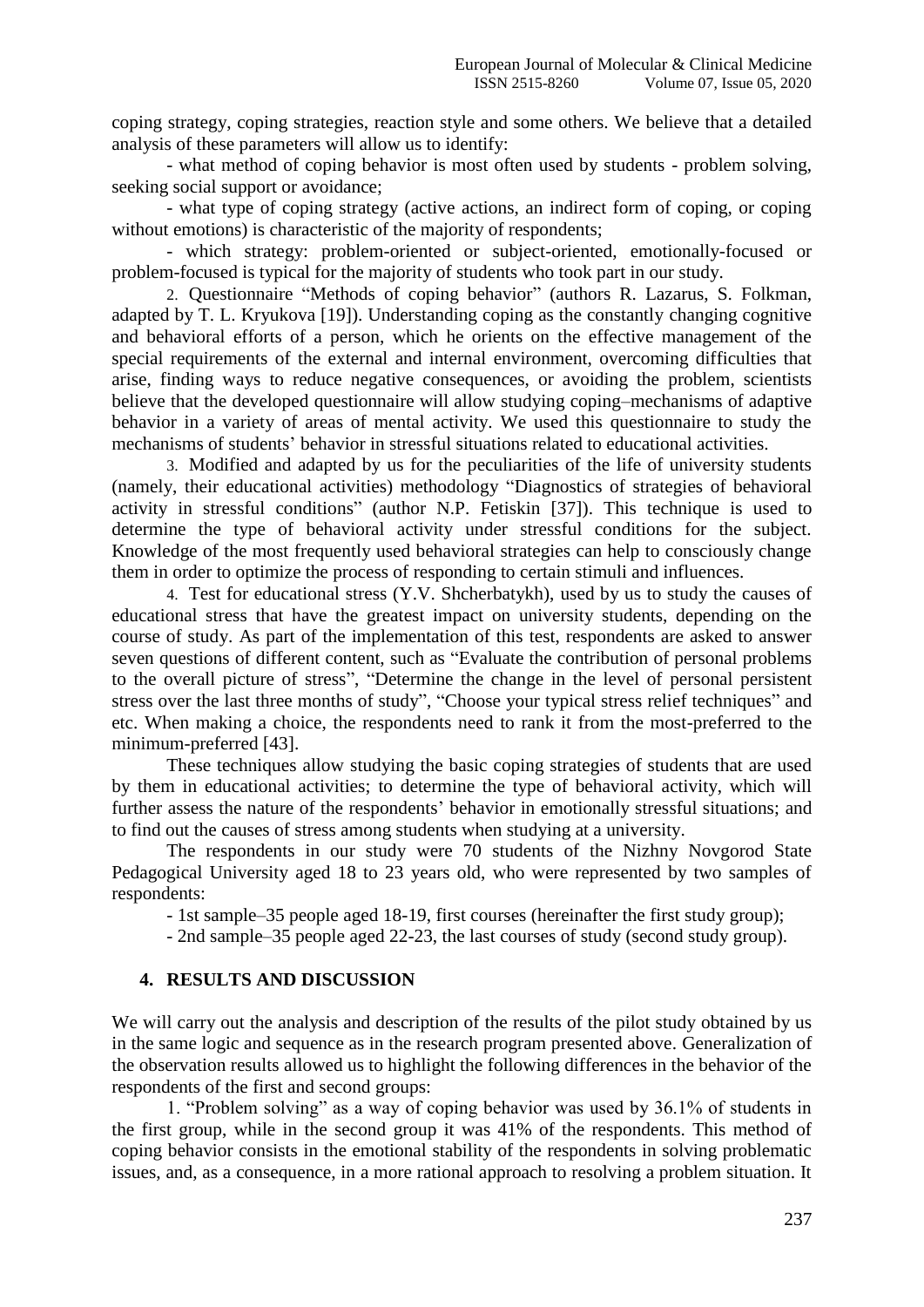should also be noted that "problem solving" is an active coping behavior that uses all possible human resources to overcome difficulties.

2. The respondents of the second group not only consulted each other to a lesser extent, but also less often asked for help from the experimenter. The percentage of using such coping behavior as "seeking social support" was only 6%. The respondents of the first experimental group used this method of coping behavior more often–14%. These respondents reacted quite emotionally to the questions, actively discussed their answers, shared stories from life that, in their opinion, resembled the stated topics in the methods; when difficulties arose in the formulation of questions, they immediately asked many clarifying questions.

3. The method of coping behavior "Avoidance", characterized by the desire to avoid solving problems, to avoid contact with the surrounding reality, was used only by 11% of the respondents in the first experimental group. In the behavior of the respondents of the second experimental group, this form of behavior was not recorded by us.

4. If we analyze the quality of the behavioral strategies used by the respondents who took part in our study, then we consider it possible to conclude that the majority of respondents used direct active actions. At the same time, the choice of emotionally focused coping is leading among students of the first experimental group (64%). The respondents of the second experimental group are inclined to use the problem-oriented style of reaction in a difficult situation (56%).

5. The style of reaction is also different. The subject-oriented style, characterized by the desire to forget about the problem that has arisen, not to take any action to eliminate it, is used by 44% of the respondents in the first group. The respondents of the second group strive for an independent analysis of what happened and use a rational method of solving problems: it is chosen by 74% of the respondents in this group.

The implementation of the questionnaire "*Ways of coping behavior*" (authors R. Lazarus, S. Folkman, adapted by T. L. Kryukova [19]), indicates that for the respondents of the first group of respondents the preferred coping strategy is a positive overestimation (50% of respondents). We believe that the ability to overcome negative experiences using the method of positive rethinking of the problem, which is characteristic of these respondents, can also be considered as a kind of stimulus necessary, among other things, for personal growth and development. 36% of the respondents in the first sample used the "escapeavoidance" strategy, characterized by the effort that a person orients towards avoiding the problem, which may also be related to the age specifics of these respondents: first-year students are positively disposed towards the future and tend to downplay the importance of emerging problems, considering that they are far-fetched and everything can be overcome.

The respondents of the second group are inclined to overcome problems by analyzing the situation, thinking over all possible solutions to the problem and planning their actions only based on the data received. This is evidenced by the fact that 65% of the respondents in this group choose the strategy of "planning a solution to the problem" as their preferred strategy. These are also chosen by the respondents and such strategies as "taking responsibility"–59% of the respondents and "self-control"–56% of the respondents.

In order to establish reliable differences, within the framework of the analysis of the data obtained by us through the implementation of this technique, we used the Student's ttest, which objectively proved the presence of significant differences on such scales as coping strategy, confrontation (tEmp = 2.9), acceptance of responsibility (tEmp = 3), planning a solution to the problem (tEmp = 3.4) and positive revaluation (tEmp = 2.8).

The data we have obtained allow us to say that coping strategies tend to change with age. The older the student, the more often he applies a rational way of solving problem situations, as a result of which the choice of coping strategy is based not on emotional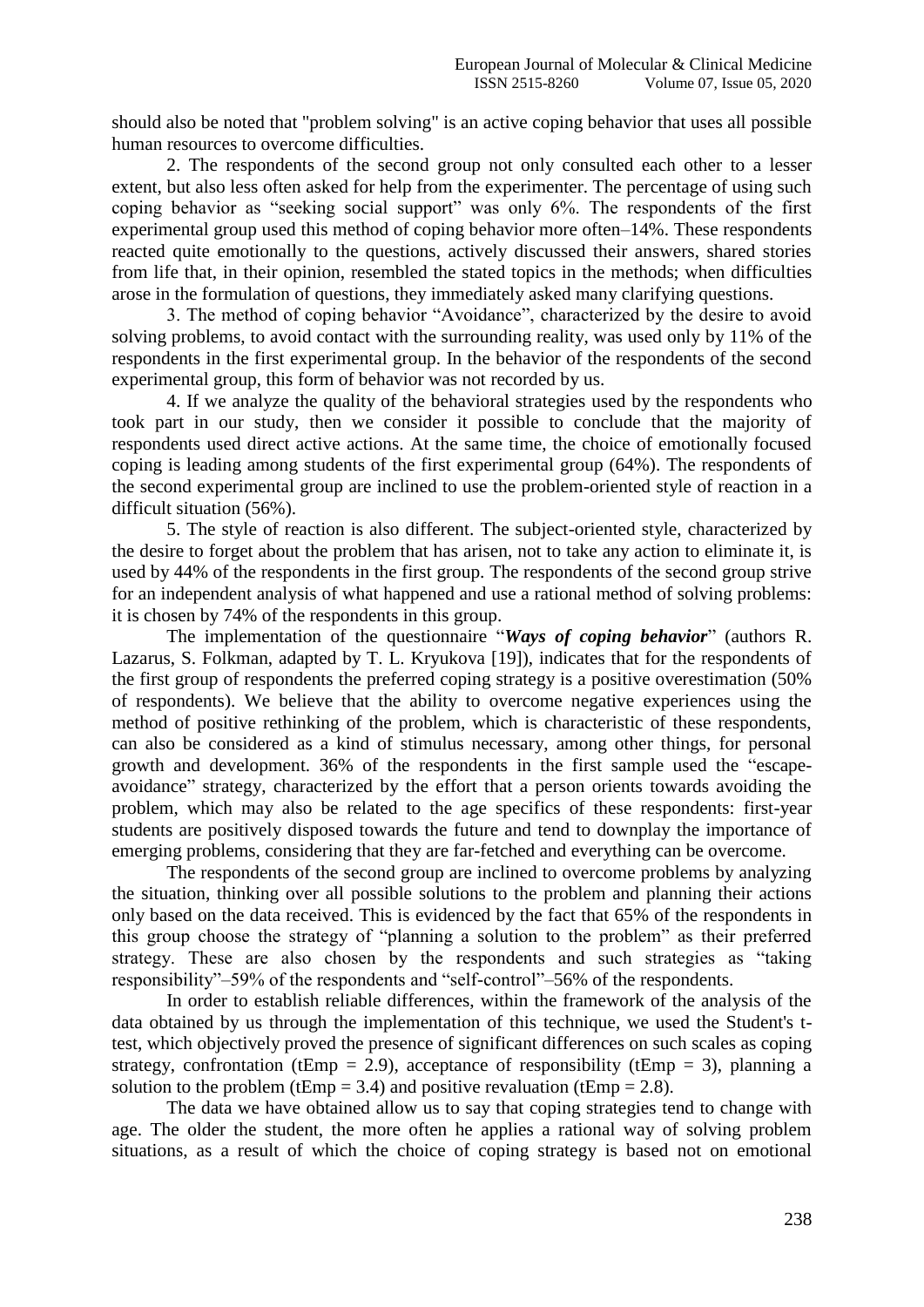manifestations and dependent position, but on taking responsibility for his actions, on the development of self-control.

The data obtained by us as a result of the implementation of the methodology "Diagnostics of *strategies of behavioral activity in stressful conditions*" N.P. Fetiskin [39]) indicate that

- type of behavioral activity A, characterized by anxiety, constant tension of forces, the need for a variety of impressions and excessive sensitivity, is demonstrated by 19.4% of respondents in the first group and in 11.8% of respondents in the second experimental group;

- type of behavioral activity A1, for which anxiety controlled by the will, lack of ambition, activity and emotionality are typical for 47.2% of respondents in the first group and 29.4% of respondents in the second experimental group;

- type of behavioral activity B, characterized by lack of initiative, isolation and indifference, is recorded by us in 8.3% of respondents in the first group and in 5.9% of respondents in the second experimental group;

- type B1, characterized by poise, a tendency to carefully consider their actions and options for possible events, is typical for 11.1% of the first experimental group and 17.6% of the second experimental group, and

- type of AB, which is characterized by activity, versatility and emotional stiffness, we recorded in 13.8% of the first experimental group and 35.2% of the respondents in the second study group.

Summarizing the data obtained as a result of the implementation of this methodology, we can say that the ability to adapt to difficult, crisis situations is most inherent in the respondents of the second experimental group, represented by senior students of the university). Their resistance to stress is manifested through confident behavior, having a goal, and the ability to allocate their time and prioritize. The majority of the respondents in the first experimental group are distinguished by increased anxiety, emotionality, and behavioral instability.

The last methodology of our diagnostic program was the *test for educational stress* by Yu.V. Shcherbatykh [43]. After analyzing the data obtained as a result of testing, we conclude that

- the greatest stress for university students is caused by a large academic load (78% of respondents from the first group and 62% from the second).

- the influence of strict teachers, as a stress factor is named by 71% of the first group and 51% of the second.

- 49% of the respondents of the first group and 51% of the second named too serious attitude to the educational process as the cause of stress.

- 69% of the respondents of the second group and 61% of the first gave high points to such a cause of stress as "Fear of the future."

- 74% of respondents in the first group and 44% of the second gave high scores to such a stress factor as "Inability to properly manage limited finances."

- 81% of the respondents in the first experimental group and 56% of the second chose "Irregular eating" as a cause of stress.

Also, based on a detailed analysis of experimental data, we will be able to develop a program of psychological support for the process of the formation of coping behavior in university students, the use of which in the wide practice of working with students will not only contribute to the formation of their experience of coping behavior, but also optimize the process of their learning.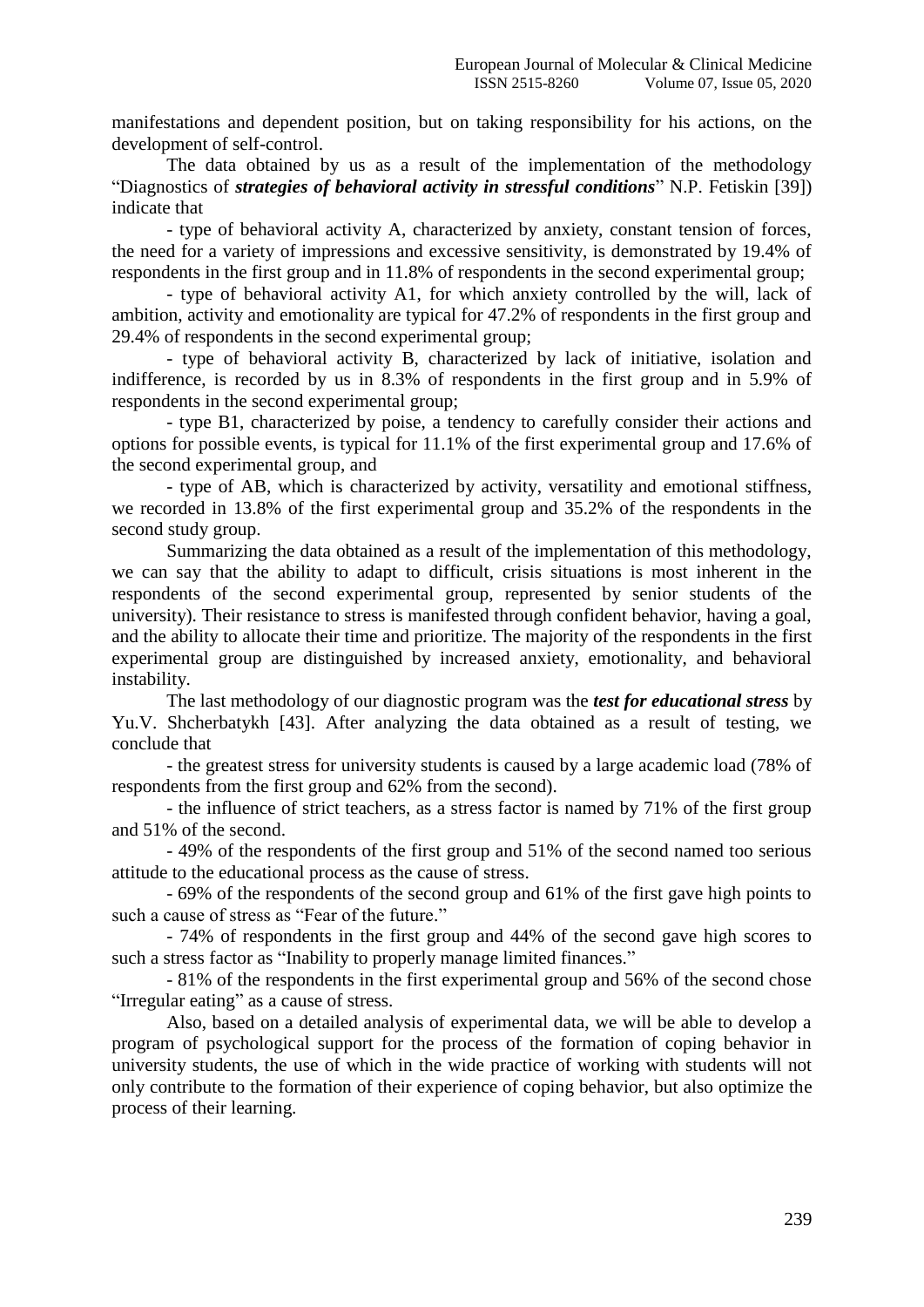## **5. CONCLUSION**

Our research allows us to conclude that the problem of coping behavior and increasing stress resistance, as a personality trait, has been and remains one of the urgent problems of psychology. Our development and implementation of a diagnostic program in the framework of the experimental study showed that the respondents who took part in our study, regardless of their course of study, are inherent in one or another mode of coping behavior. As stress factors that have a serious impact on the feelings of young people and their further actions, most of the respondents call "fear of the future", which can be explained by the lack of confidence in the correctness of professional choice, lack of ability to allocate time, organize their life and set priorities, some emotional instability, uncertainty about the future.

We also conclude that the causes of stress are always individual in nature. For some, the stress will be the workload, when others can easily cope with it and worry about the lack of time to communicate with loved ones.

Considering that coping as a structural component of a personality is a mobile characteristic and changing in the process of a person's life and activity, based on the results of our research, we conclude that the study of issues related to the search for mechanisms to optimize the process of developing coping behavior is of particular relevance. We believe that the development of a program of psychological support for the development of coping behavior will help to make the process of developing coping behavior more effective.

We define the development of such a program for university students as the prospect of our subsequent research.

#### **6. REFERENCES**

- [ 1] Abulkhanova-Slavskaya K.A., Slavskaya A.N., Levanova E.A., Pushkareva T.V. General approaches to the study of personality. // Pedagogy and psychology of education. 2018. No. 4. P. 178-190.
- [2] Aligaeva N.N. Coping strategies for convicts with different informal statuses. In the collection The Psychology of Stress and Coping Behavior: Challenges, Resources, Well-being: Proceedings of the V International Scientific Conference. Kostroma: in 2 volumes. 2019. pp. 12-15.
- [3] Antsiferova L.I. Psychological patterns of development of the personality of an adult and the problem of lifelong education. // Psychological journal. 2013. No. 2. pp. 11-27.
- [ 4] Bityutskaya E.V., Kurilova E.V., Logacheva E.A. Collective coping methods among the youth of the North Caucasus. In the collection The Psychology of Stress and Coping Behavior: Challenges, Resources, Well-being: Proceedings of the V International Scientific Conference. Kostroma: in 2 volumes. 2019. pp. 24-27.
- [ 5] Bodrov V.A. Cognitive processes, relationship with psychological stress. // Psychological journal. 2014. No. 12. pp. 12-26.
- [ 6] Burina E.A., Kapranova S.V., Pazaratskas E.A., Ababkov V.A. Features of stress coping behavior in women during pregnancy and after childbirth. In the collection The Psychology of Stress and Coping Behavior: Challenges, Resources, Well-being: Proceedings of the V International Scientific Conference. Kostroma: in 2 volumes. 2019.pp. 145-147.
- [ 7] Velichkovskaya S.B., Grebennikova T.O., Isakova M.D. Features of the choice of coping behavior strategy depending on the level of internality of the personality of students of a linguistic university. In the collection The Psychology of Stress and Coping Behavior: Challenges, Resources, Well-being: Proceedings of the International Scientific Conference. Kostroma: in 2 volumes. 2019. pp. 148-150.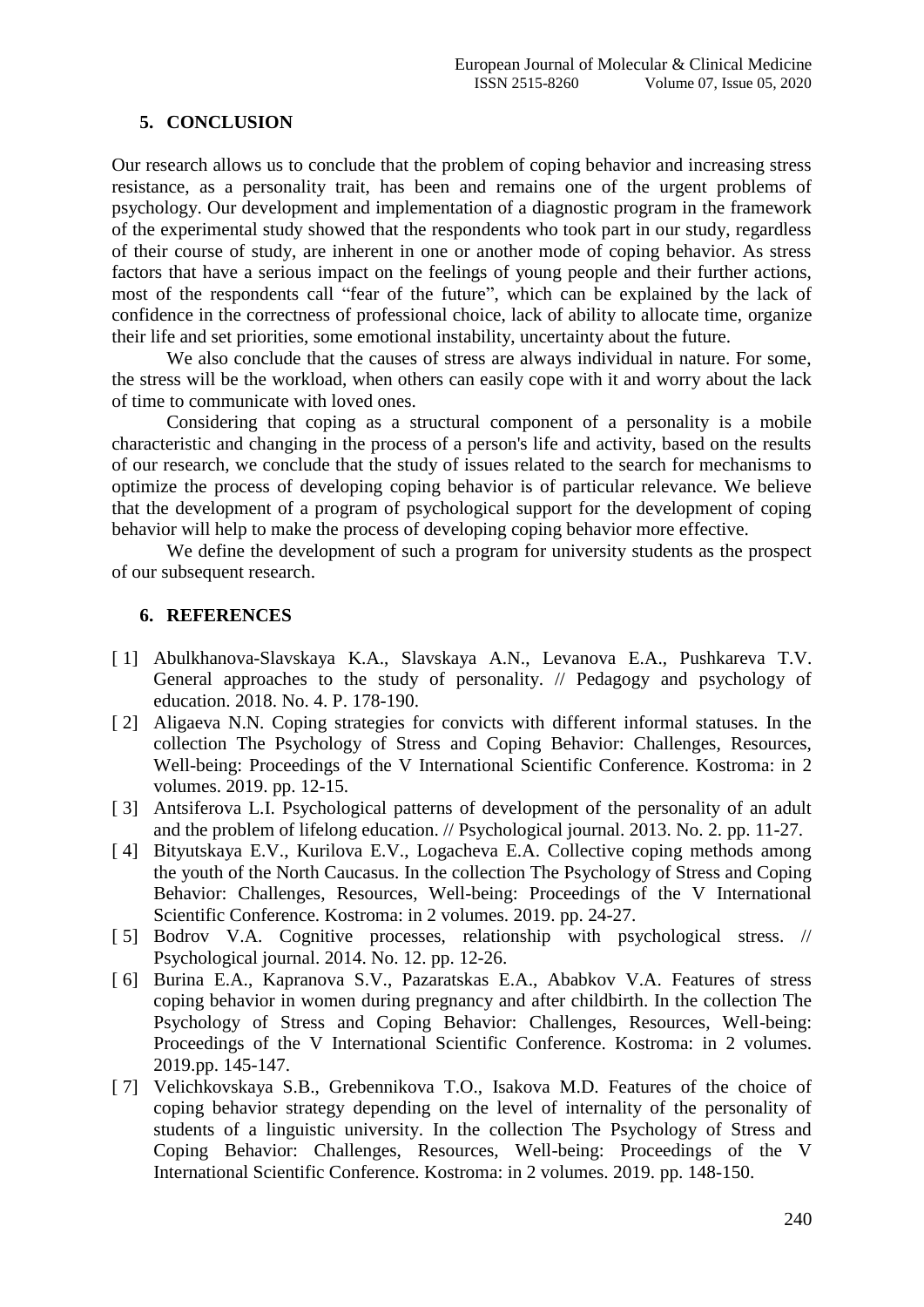- [ 8] Vertyagina E.A., Novikova E.E. Mental health of students and exam stress. In the collection The Psychology of Stress and Coping Behavior: Challenges, Resources, Well-being: Proceedings of the V International Scientific Conference. Kostroma: in 2 volumes. 2019. pp. 151-155.
- [ 9] Granovskaya R.M., Rybnikov V.Yu., Zmanovskaya E.V., Ashanina E.N. The relationship of temperament, psychological defenses and coping with stress. // Bulletin of psychotherapy. 2019. No. 68 (73). pp. 83-99.
- [10] Dubrovina I.V. Psychological well-being of the individual as a phenomenon: In the collection of Herzen's readings: psychological research in education. Materials of the II International Scientific and Practical Conference. 2019.pp. 166-175.
- [11] Zinchenko E.V., Altynova A.A. Coping behavior and life satisfaction among students involved in sports In the collection The Psychology of Stress and Coping Behavior: Challenges, Resources, Well-being: Proceedings of the V International Scientific Conference. Kostroma: in 2 volumes. 2019. pp. 169-172.
- [12] Znakov V.V. A dynamic approach to the study of personality and procedural analysis in the psychology of the subject. // Psychological journal. 2019. Vol. 40. No. 5. P. 27-34.
- [13] Kartavshchikova E.V. Coping behavior as a component of a meaningful life strategy in the context of the crisis of thirty years  $//$  Postgraduate student. No. 2. –Rostov n  $/$  a: IUBiP,  $2014. - 35 - 38$  p.
- [14] Kobozev I.Yu. Assessment of professional stress and its impact on coping behavior of managers // Bulletin of psychotherapy. 2011. No. 37 (42). pp. 92-100.
- [ 15] Kovaleva E.L., Shilina S.A. Health risk factors (on the example of a sociological study of the quality of life in the Bryansk region). // Scientific journal "Discourse". 2019. No. 11 (37). pp. 102-111.
- [ 16] Kon I.S., Losenkov V.A. Friendship research problems // Pedagogy. 2014. No. 10. P. 35-49.
- [ 17] Korzhova E.Yu., Veselova E.K., Anisimova T.V. Personal health of students and its resources in university socialization. In the book: Psychological health and health preservation technologies in the modern educational environment. Collective monograph. St. Petersburg, 2019. P. 35-46.
- [18] Kryukova T.L., Ekimchik O.A., Opekina T.P. The psychology of coping with difficulties in close (interpersonal) relationships. Kostroma: KSU, 2019.156 p.
- [ 19] Kryukova T.L., Kuftyak E.V. Coping questionnaire (adaptation of WCQ methodology) / Journal of Practical Psychologist. No. 3. - M .: Social Sciences, 2007. - 93-112 p.
- [ 20] Kuftyak E.V. Coping behavior during adolescence: the ratio of psychological defense mechanisms, reactive and proactive coping. In the collection: Methodology, theory, history of personality psychology. Digest of articles. Ser. "Methodology, theory and history of psychology" / Otv. editors A.L. Zhuravlev, E.A. Nikitina, N.E. Kharlamenkov. M., 2019. pp. 680-698.
- [ 21] Lapkina E.V. Patterns of protective-coping behavior of cadets // Psychology of education in a multicultural space. 2020. No. 2 (50). Pp. 400-49.
- [ 22] Lenkov S.L., Rubtsova N.E. Professional training of the psychologist of official activity for work in conditions of uncertainty // International Journal of Psychology and Pedagogy in Official Activity. 2019. No. 3. Pp.17-20.
- [ 23] Leontiev D.A. Three targets: personal potential why, what and how? // Educational policy. 2019. No. 3 (79). Pp. 10-16.
- [ 24] Liger S.A. Formation of coping behavior of students of a medical university and its impact on the personal and professional development of a doctor: Diss. PhD in Psychology - Bishkek, 1997 .- 191 p.
- [ 25] Malkina-Pykh I.G. Psychology of victim behavior. SPb .: Peter, 2018. 756 p.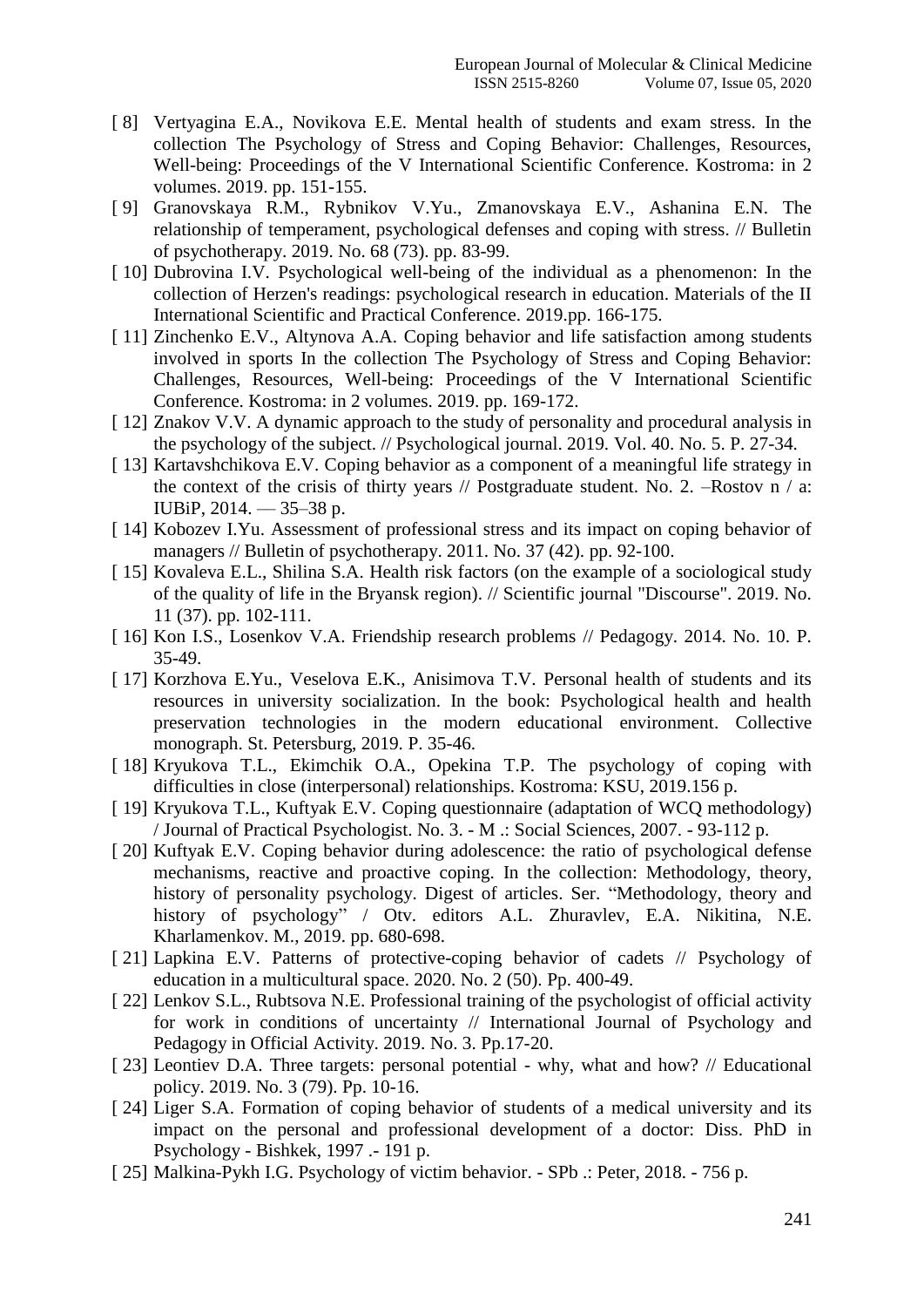- [ 26] Muzdybaev K. Strategy of coping with life's difficulties  $//$  Journal of Sociology and Social Anthropology. - 1998. - Volume 1. - No. 2. - P.102-112.
- [ 27] Mudrik A.V. Social psychology of education from a socio-pedagogical perspective. Bulletin of the Orthodox St. Tikhon University for the Humanities. Series 4. Pedagogy. Psychology. 2018. No 51. P. 56-64.
- [ 28] Nartova-Bochaver S.K. Living environment as a source of stress and a resource for overcoming it. // Psychological journal. 2019.T.40. No. 5. pp. 15-26.
- [ 29] Nikolskaya I.M., Granovskaya R.M. Crisis psychological assistance and the psychology of faith. // Medical psychology in Russia. 2015. No. 1 (30). pp. 1-15.
- [30] Pankratova A.A., Osin E.N. A circular model of the rules for the manifestation of emotions: cross-cultural research // Psychological journal. 2020 Vol.41. No. 2. P.54-68.
- [31] Podobina OB Coping behavior of a woman at the stage of accepting the role of a mother. Coping Behavior: Current State and Prospects / Ed. A.L. Zhuravleva, T.L. Kryukova, E.A. Sergienko. - M .: Institute of Psychology RAS, 2008. - 243 p.
- [ 32] Rasskazova E.I., Gordeeva T.O., Osin E.N. Coping strategies in the structure of activity and self-regulation: psychometric characteristics and the possibility of using the COPE methodology // Psychology. Journal of the Higher School of Economics. - 2013. - Vol.10. - No. 1. - pp.82-118.
- [ 33] Saporovskaya M.V. Intergenerational coping in the family: socio-psychological mechanisms and group effects // Psychological research. 2016.Vol. 9.No. 49. P. 38-43.
- [34] Sergienko E.A. Current trends in developmental psychology. In the collection New trends and prospects of psychological science. Ser. "Methodology, history and theory of psychology." / Resp. ed. A.L. Zhuravlev, A.V. Yurevich. M., 2019. pp. 341-377.
- [ 35] Sizova Ya.N. Features of coping behavior in families of adolescents with personal helplessness: dis. ... Cand. psychol. sciences. Chelyabinsk, 2019 . 179 p.
- [ 36] Sirota N.A., Yaltonsky V.M. Psychological adaptation and maladjustment in adolescence. Almaty: Evero, 2017.
- [ 37] Fetiskin N.P. Diagnostics of strategies of behavioral activity in stressful conditions // Socio-psychological diagnostics of the development of personality and small groups. - M .: Institute of Psychotherapy, 2002. - 488 p.
- [ 38] Khazova S.A. Subject's mental resources. In the collection: Development of concepts in modern psychology. Digest of articles. / Resp. ed. A.L. Zhuravlev, E.A. Sergienko, G.A. Vilenskaya. Moscow, 2019. pp. 63-83.
- [ 39] Kholodnaya M.A., Aleksapolskiy A.A. Intellectual abilities and coping strategies // Psychological journal. Vol. 31.No 4. - M.: RAN, 2010. - 59-68 p.
- [40] Shaporov A.M., Isaeva E.R., Tyusova O.V., Kulik V.V. Analysis of the factors influencing the success of the training of medical students. Scientific notes of the University. P.F. Lesgaft. 2019. No. 6 (172). pp. 293-299.
- [41] Shepeleva E.A. Features of educational and social self-efficacy of schoolchildren: author. dis. Cand. psychol. sciences. - M., 2008 .- 24 p.
- [ 42] Shchelina S.O. Coping Behavior Strategies and Attitude to the Time Perspective of Undergraduate and Specialist Psychology Students / Interaction on Teacher and Student in Conditions for University Education: Traditions and Innovations: Collection of Scientific Reports. - Gabrovo, 2018 .- pp. 316-322.
- [ 43] Shcherbatykh Yu.V. Psychology of stress and methods of correction. SPb .: Peter, 2006 .- 256 p .: ill. - (Series "Tutorial")
- [44] 44.Brown S.P., Westbrook, R.A., Challagalla, G. Good Cope, Bad Cope: Adaptive and maladaptive doping strategies following a critical negative work event // Journal of applied psychology. – 2005. – Vol. 90. – N 4. – P.982-798.